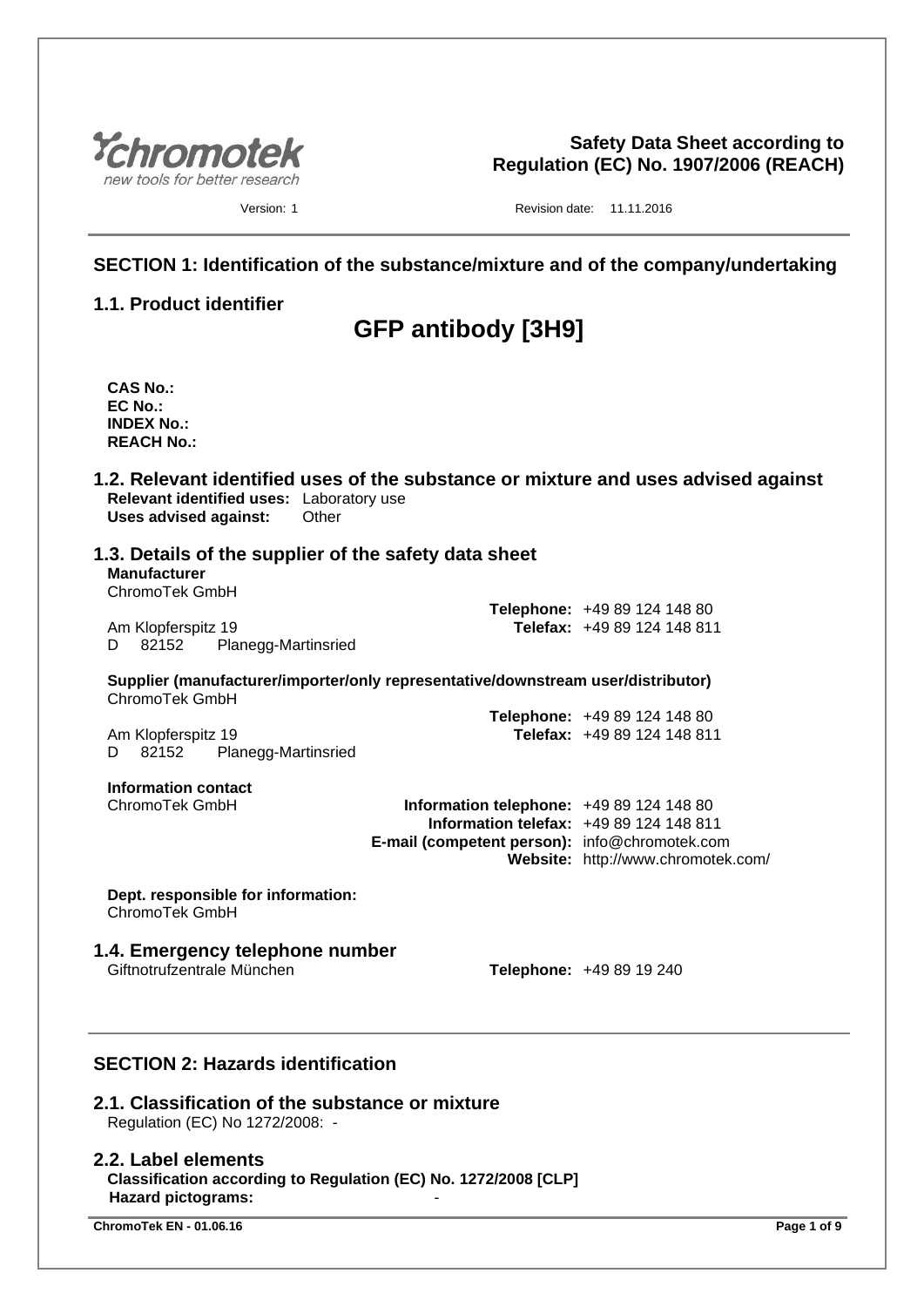**GFP- antibody [3H9] Version: 1**

**11.11.2016**

- **Signal word: Hazard statements:** - **Precautionary statements:** -

## **Labeling**

-

**Hazardous component(s) for labelling**

## **Special labelling of particular preparations**

Safety data sheet available for professional user on request.

## **2.3. Other hazards**

No risks worthy of mention. Please observe the information on the safety data sheet at all times.

# **SECTION 3: Composition / information on ingredients**

## **3.1. Substances**

not applicable

## **3.2. Mixtures**

GFP antibody [3H9] is a mixture.

## **Composition/information on ingredients**

| Substance:   | $EC-no.:$ | CAS-No.:   | <b>INDEX no.:</b> | <b>REACH-no.:</b>     | <b>Concentration:</b> | <b>Classification: EC</b><br>1272/2008(CLP):                                                                          |
|--------------|-----------|------------|-------------------|-----------------------|-----------------------|-----------------------------------------------------------------------------------------------------------------------|
| Sodium azide | 247-852-1 | 26628-22-8 | 011-004-00-7      | 01-2119457019-37-0000 | $< 0.1 %$ (v/v)       | Acute Tox. 2; H300<br>Acute Tox. 2: H310<br>STOT RE 2: H373<br>Agu. Acute 1; H400<br>Agu. Chron. 1; H410<br>-: EUH032 |

(Full text of H- and EUH-phrases: see section 16.)

#### **Additional information**

none

# **SECTION 4: First aid measures**

# **4.1. Description of first aid measures**

| <b>General information:</b>    | In case of accident or unwellness, seek medical advice immediately (show<br>directions for use or safety data sheet if possible).                                          |
|--------------------------------|----------------------------------------------------------------------------------------------------------------------------------------------------------------------------|
| <b>Following inhalation:</b>   | No special measures are necessary. Seek medical attention if problems<br>persist.                                                                                          |
| <b>Following skin contact:</b> | After contact with skin, wash immediately with plenty of water and soap. In<br>case of skin irritation, consult a physician.                                               |
| After eye contact:             | In case of contact with eyes, rinse immediately with plenty of flowing water for<br>10 to 15 minutes holding eyelids apart. Seek medical attention if problems<br>persist. |
| After ingestion:               | Rinse mouth immediately and drink plenty of water. Seek medical attention if<br>problems persist.                                                                          |

# **4.2. Most important symptoms and effects, both acute and delayed**

**Symptoms:** No known symptoms to date.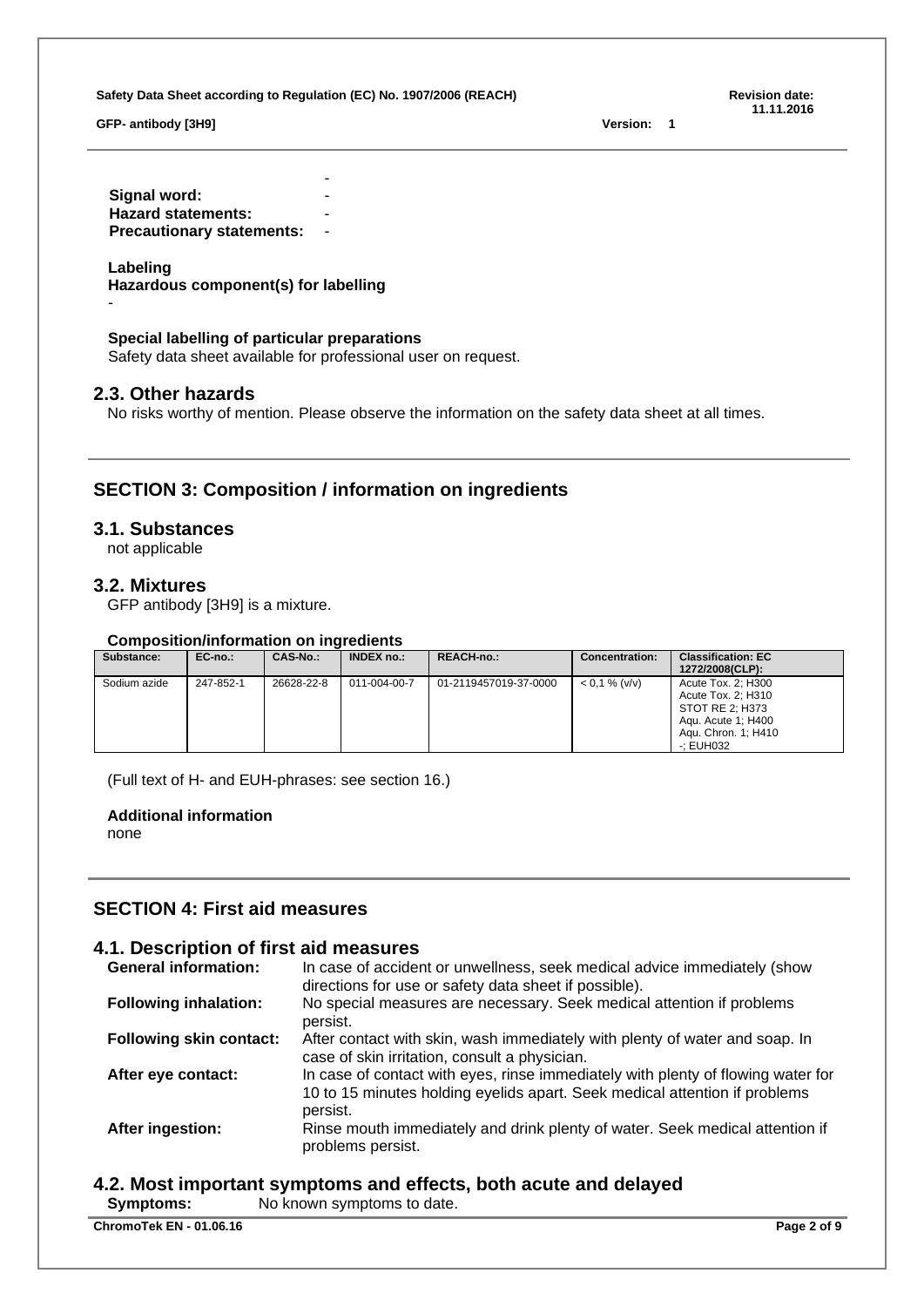**GFP- antibody [3H9] Version: 1**

# **4.3. Indication of any immediate medical attention and special treatment needed**

**Notes for the doctor:** No special measures are necessary. **Special treatment:** No special measures are necessary.

# **SECTION 5: Firefighting measures**

# **5.1. Extinguishing media**

Water fog. alcohol resistant foam. dry extinguishing powder. Carbon dioxide (CO2).

**Unsuitable extinguishing media:** High power water jet.

# **5.2. Special hazards arising from the substance or mixture**

Pyrolysis products, toxic. Carbon dioxide. Carbon monoxide.

# **5.3. Advice for firefighters**

# **General information**

Co-ordinate fire-fighting measures to the fire surroundings.

# **Special protective equipment for firefighters:**

In case of fire: Wear self-contained breathing apparatus.

# **SECTION 6: Accidental release measures**

# **6.1. Personal precautions, protective equipment and emergency procedures**

Wear personal protection equipment. Remove persons to safety. Provide adequate ventilation.

# **6.2. Environmental precautions**

Do not allow to enter into surface water or drains. Do not allow to enter into soil/subsoil.

# **6.3. Methods and material for containment and cleaning up**

Absorb with liquid-binding material (e.g. sand, diatomaceous earth, acid- or universal binding agents). Treat the recovered material as prescribed in the section on waste disposal. Avoid generation of dust. Clear contaminated areas thoroughly. Wash with plenty of water.

# **6.4. Reference to other sections**

Safe handling: see section 7 Personal protection equipment: see section 8 Disposal: see section 13

# **SECTION 7: Handling and storage**

# **7.1. Precautions for safe handling**

**Advices on safe handling** Avoid contact with skin and eyes.

#### **Precautions against fire and explosion** Usual measures for fire prevention.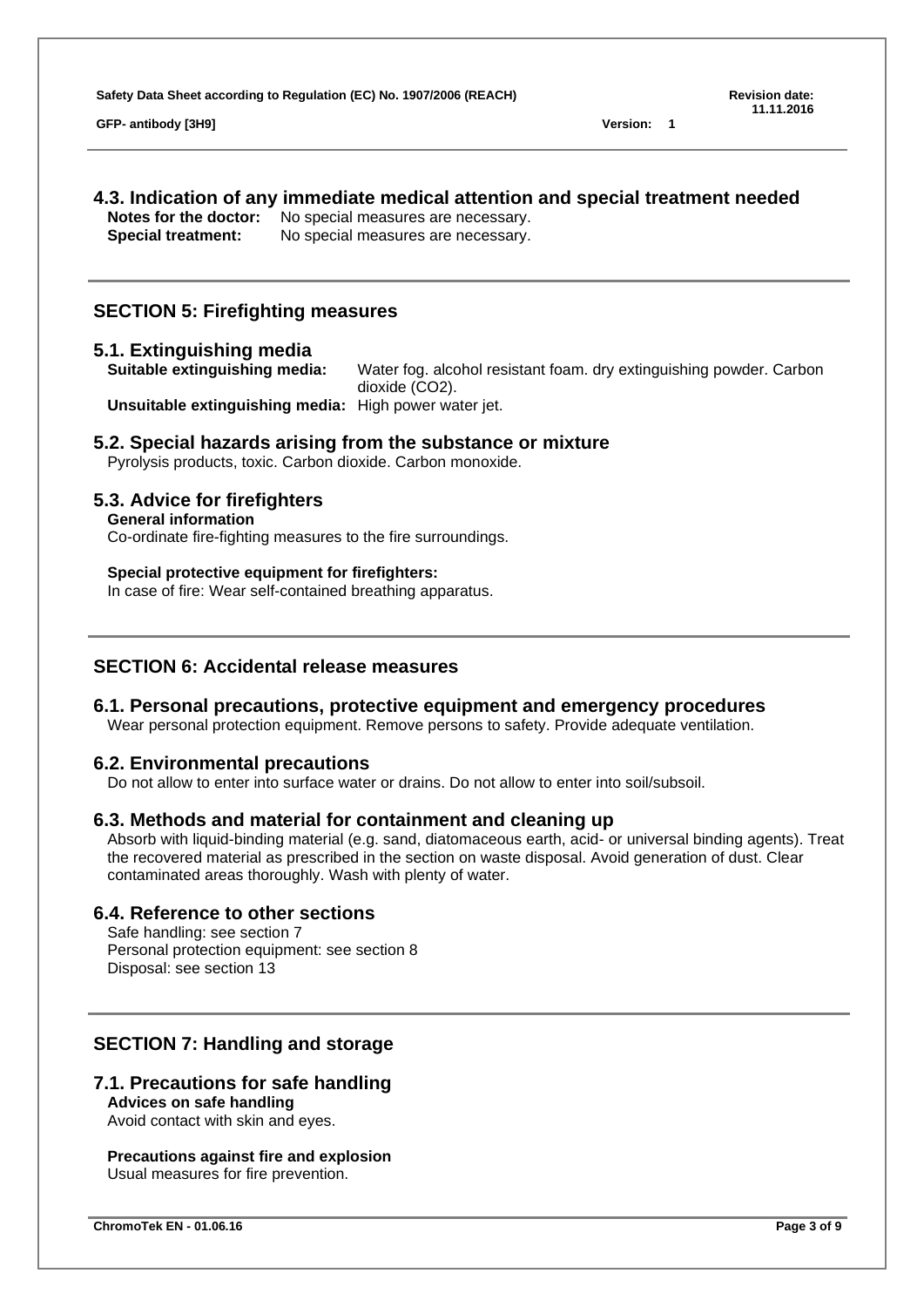**GFP- antibody [3H9] Version: 1**

**11.11.2016**

#### **7.2. Conditions for safe storage, including any incompatibilities Requirements for storage rooms and vessels**

Keep container tightly closed in a cool, well-ventilated place.

#### **Hints on joint storage**

Keep away from food, drink and animal feedingstuffs.

**Storage class:** 10-13

# **7.3. Specific end use(s)**

Observe instructions for use.

# **SECTION 8: Exposure controls/personal protection**

# **8.1. Control parameters**

#### **occupational exposure limit value**

| Substance: | <b>CAS-No.:</b> | Source: | <b>Occupational</b>   | Limitation of   | Remark: |
|------------|-----------------|---------|-----------------------|-----------------|---------|
|            |                 |         | exposure limit value: | exposure peaks: |         |

#### **Substance with a common (EC) occupational exposure limit value**

| Substance: | <b>CAS-No.:</b> | Source: | <b>Occupational</b>   | ∟imitation of   | Remark. |
|------------|-----------------|---------|-----------------------|-----------------|---------|
|            |                 |         | exposure limit value: | exposure peaks: |         |

# **DNEL-/PNEC-values**

**DNEL value**

| $-11 - - 111 - 12$<br>_____ |                 |                              |          |         |          |
|-----------------------------|-----------------|------------------------------|----------|---------|----------|
| Substance:                  | <b>CAS-No.:</b> | <b>EL/DMEL</b><br><b>DNE</b> | Industry | ssional | consumer |
|                             |                 |                              |          |         |          |
|                             |                 |                              |          |         |          |

# **PNEC Value**

**Substance: CAS-No.: PNEC Worker, industry Worker, professional consumer**

**Risk management measures according to used control banding approach** none

#### **Additional information**

none

## **8.2. Exposure controls**

#### **Occupational exposure controls**

Technical measures and the application of suitable work processes have priority over personal protection equipment.

#### **General protection and hygiene measures**

When using do not eat, drink, smoke, sniff. Wash hands before breaks and after work. Apply skin care products after work. Wash contaminated clothing prior to re-use.

#### **Personal protection equipment**

Minimum standard for preventive measures while handling with working materials are specified in the TRGS 500.

#### **Respiratory protection**

Respiratory protection not required.

#### **Hand protection**

Tested protective gloves are to be worn: DIN-/EN-Norms: DIN EN 374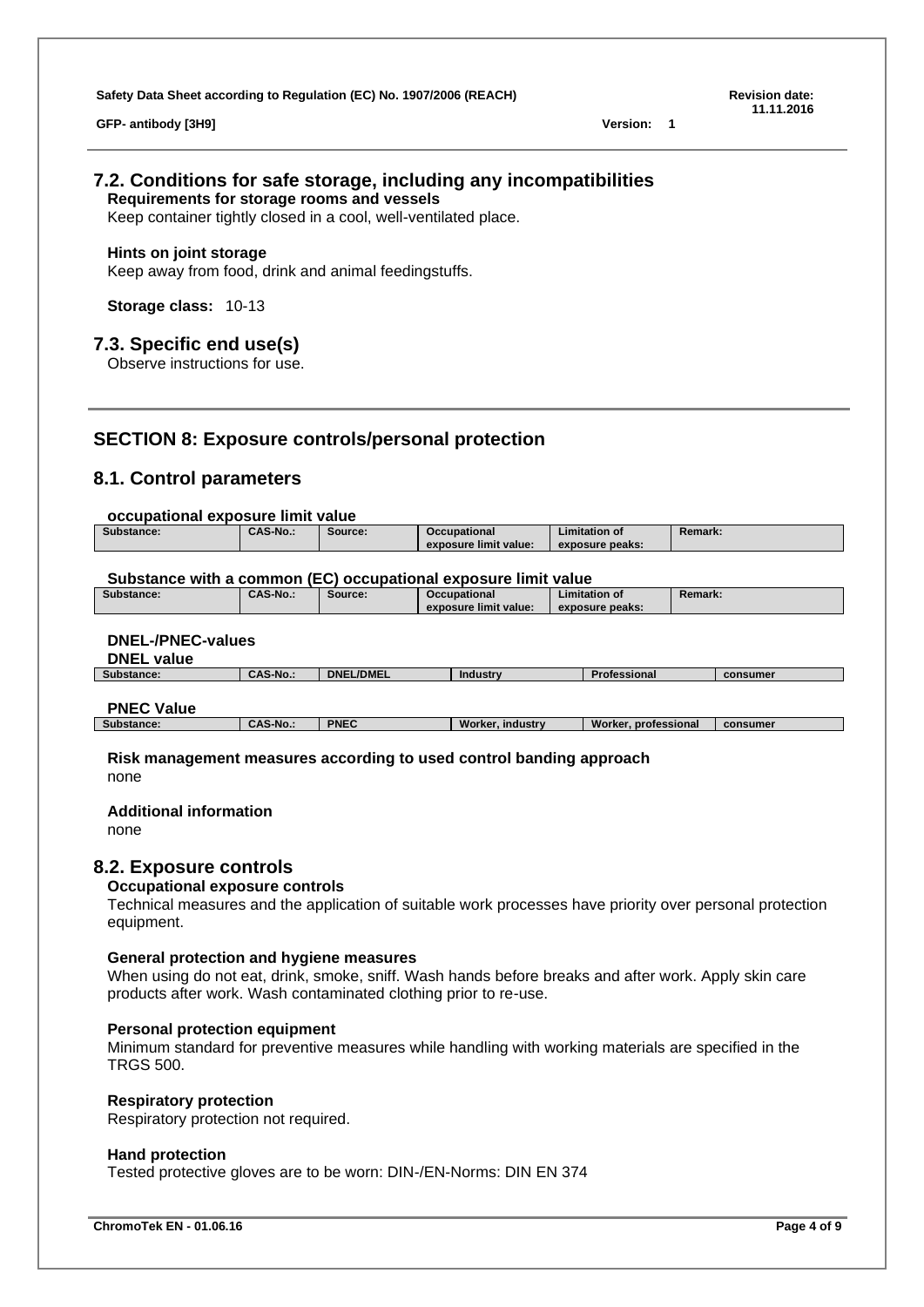#### **GFP- antibody [3H9] Version: 1**

**11.11.2016**

#### **Eye/face protection**

Tightly sealed safety glasses.

## **Body protection**

For the protection against direct skin contact, body protective clothing is essential (in addition to the usual working clothes). Only wear fitting, comfortable and clean protective clothing. Barrier creams are not substitutes for body protection.

#### **Environmental exposure controls**

refer to chapter 7. No further action is necessary.

#### **Consumer exposure controls**

refer to chapter 7. No further action is necessary.

#### **Exposure Scenario**

none

# **SECTION 9: Physical and chemical properties**

# **9.1. Information on basic physical and chemical properties**

| Appearance                           |                   |     |      |                   |
|--------------------------------------|-------------------|-----|------|-------------------|
| <b>Physical state:</b>               | liquid            |     |      |                   |
| Colour:                              | No data available |     |      |                   |
| Odour:                               | No data available |     |      |                   |
| <b>Odour threshold:</b>              | No data available |     |      |                   |
| Safety relevant basis data           |                   |     |      |                   |
|                                      | parameter         |     | unit | remark            |
| Density:                             |                   |     |      | No data available |
| <b>Bulk density:</b>                 |                   |     |      | No data available |
| pH:                                  |                   | 7,5 |      |                   |
| <b>Melting point/freezing point:</b> |                   |     |      | No data available |
| Initial boiling point and boiling    |                   |     |      | No data available |
| range:                               |                   |     |      |                   |
| Flash point:                         |                   |     |      | No data available |
| Flammability (solid, gas):           |                   |     |      | No data available |
| <b>Explosivity:</b>                  |                   |     |      | No data available |
| <b>Lower explosion limit:</b>        |                   |     |      | No data available |
| <b>Upper explosion limit:</b>        |                   |     |      | No data available |
| Ignition temperature:                |                   |     |      | No data available |
| <b>Decomposition temperature:</b>    |                   |     |      | No data available |
| <b>Oxidizing potential:</b>          |                   |     |      | Combustible.      |
| Vapour pressure:                     |                   |     |      | not applicable    |
| Vapour density:                      |                   |     |      | not applicable    |
| <b>Evaporation rate:</b>             |                   |     |      | not applicable    |
| <b>Water solubility:</b>             |                   |     |      | soluble           |
| Fat solubility:                      |                   |     |      | No data available |
| Soluble in:                          |                   |     |      | No data available |
| <b>Partition coefficient: n-</b>     |                   |     |      | No data available |
| octanol/water:                       |                   |     |      |                   |
| <b>Viscosity:</b>                    |                   |     |      | not applicable    |
| <b>Solvent separation test:</b>      |                   |     |      | not applicable    |
| <b>Solvent content:</b>              |                   |     |      | not applicable    |
|                                      |                   |     |      |                   |

# **9.2. Other information**

**ChromoTek EN - 01.06.16 Page 5 of 9**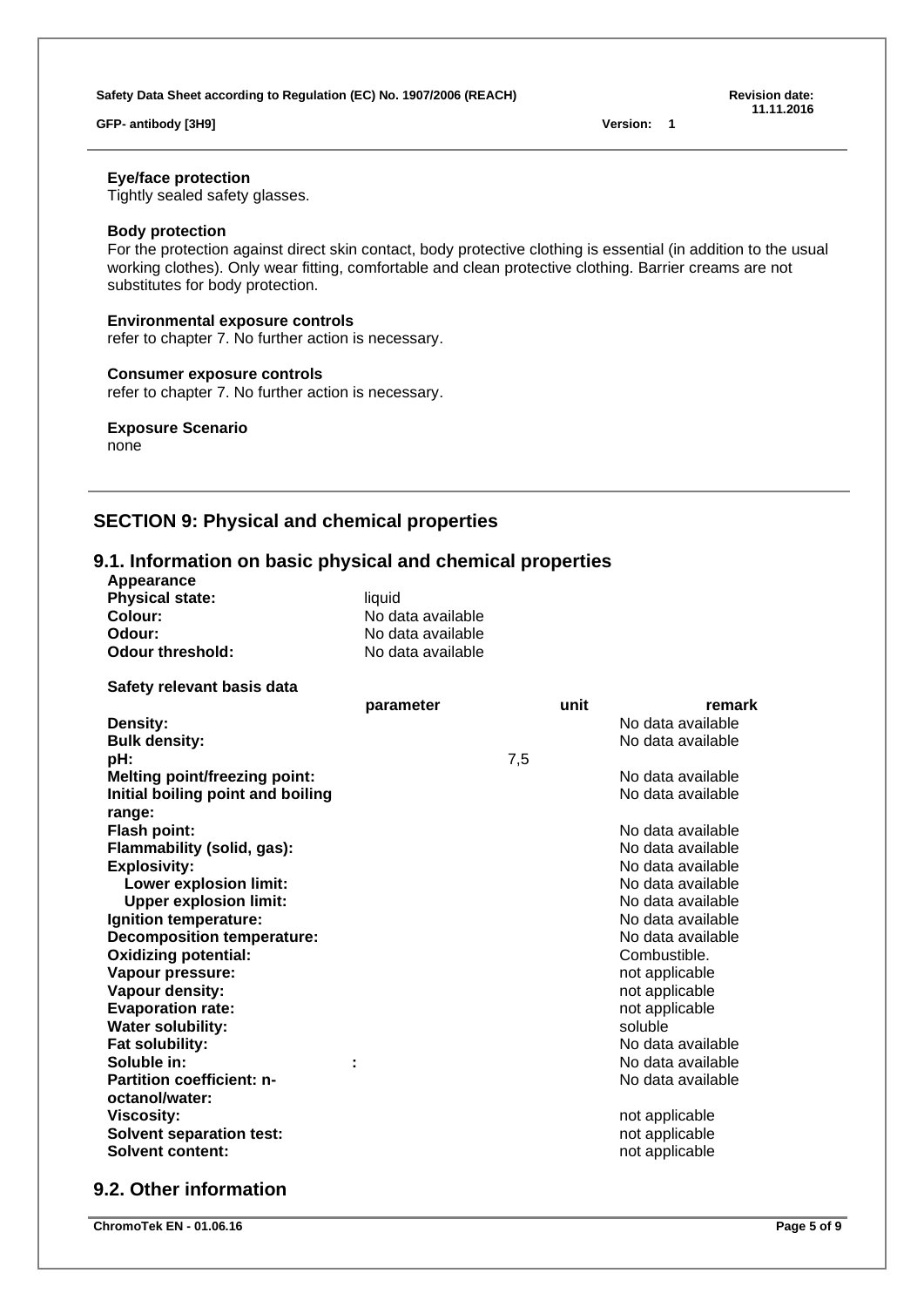**GFP- antibody [3H9] Version: 1**

There are no data available on the mixture itself.

# **SECTION 10: Stability and reactivity**

#### **10.1. Reactivity**

none

## **10.2. Chemical stability**

The substance is chemically stable under recommended conditions of storage, use and temperature.

# **10.3. Possibility of hazardous reactions**

No data available

## **10.4. Conditions to avoid**

heat. UV-radiation/sunlight.

## **10.5. Incompatible materials**

Oxidizing agents. Reducing agent. Acid. Alkalis (alkalis).

## **10.6. Hazardous decomposition products**

Pyrolysis products, toxic. Carbon monoxide. Carbon dioxide.

# **SECTION 11: Toxicological information**

# **11.1. Information on toxicological effects**

There are no data available on the mixture itself.

## **Acute toxicity**

| Substance:   | <b>CAS-No.:</b> | <b>Toxicological information</b>               |
|--------------|-----------------|------------------------------------------------|
| Sodium azide | 26628-22-8      | Acute toxicity, oral LD50: 27 mg/kg (Rat)      |
|              |                 | Acute toxicity, dermal LD50: 20 mg/kg (Rabbit) |

#### **Irritation and etching**

Irritant effect on the skin slightly irritant but not relevant for classification. Irritant effect on the eye slightly irritant but not relevant for classification.

#### **Sensitization**

not sensitising.

#### **CMR effects (carcinogenicity, mutagenicity and toxicity for reproduction)**

**Carcinogenicity** 

No indications of human carcinogenicity exist.

Germ cell mutagenicity

No indications of human germ cell mutagenicity exist.

Reproductive toxicity

No indications of human reproductive toxicity exist.

#### **STOT-single exposure**

No information available.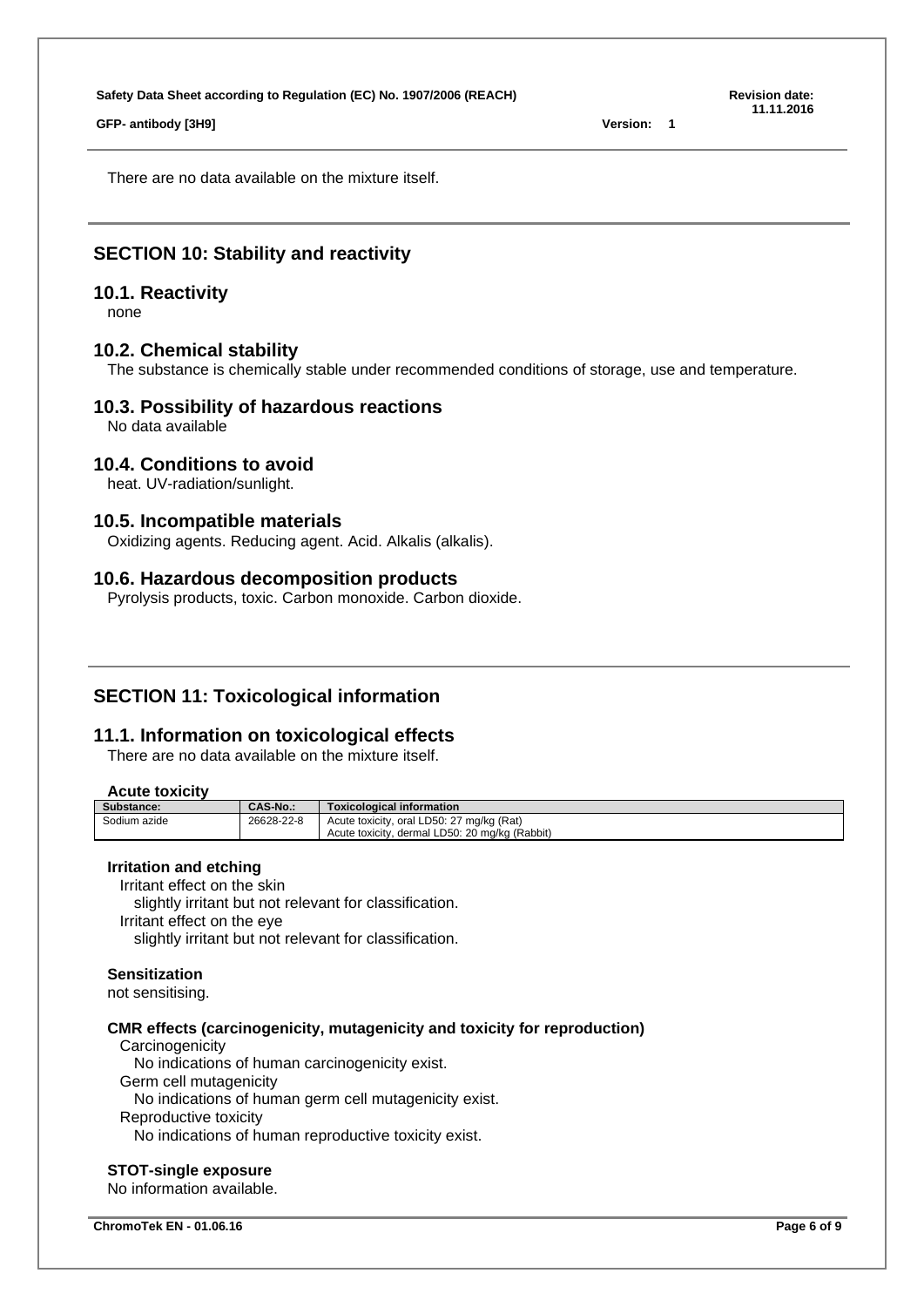**GFP- antibody [3H9] Version: 1**

**11.11.2016**

**STOT-repeated exposure**

none

Aspiration hazard Not an irritant.

# **SECTION 12: Ecological information**

# **12.1. Toxicity**

There are no data available on the mixture itself.

### **Ecotoxicity**

| Substance:   | <b>CAS-No.:</b> | <b>Ecotoxicity</b>                             |
|--------------|-----------------|------------------------------------------------|
| Sodium azide | 26628-22-8      | / LC50: 2,8 mg/l/96 h<br>Acute fish toxicity L |
|              |                 | Acute algae toxicity EC50: 0,48 mg/l/96 h      |

# **12.2. Persistence and degradability**

Product is biodegradable.

# **12.3. Bioaccumulative potential**

No indication of bioaccumulation potential.

# **12.4. Mobility in soil**

No information available.

# **12.5. Results of PBT and vPvB assessment**

This substance does not meet the criteria for classification as PBT or vPvB.

# **12.6. Other adverse effects**

No information available.

# **SECTION 13: Disposal considerations**

# **13.1. Waste treatment methods**

#### **Appropriate disposal/Product**

Waste disposal according to EC Directives 75/442/EEC and 91/689/EEC on waste and hazardous waste in their latest versions. May be disposed of in household waste landfill.

#### **Appropriate disposal / Package**

Non-contaminated packages may be recycled. Handle contaminated packages in the same way as the substance itself.

#### **List of proposed waste codes/waste designations in accordance with EWC**

According to EAKV, allocation of waste identity numbers/waste descriptions must be carried out in a specific way for every industry and process.

#### Waste code product: 18 02 05 - chemicals consisting of or containing dangerous substances<br>Waste code packaging: 15 01 10 - packaging containing residues of or contaminated by dangered 15 01 10 - packaging containing residues of or contaminated by dangerous substances

# **SECTION 14: Transport information**

**ChromoTek EN - 01.06.16 Page 7 of 9**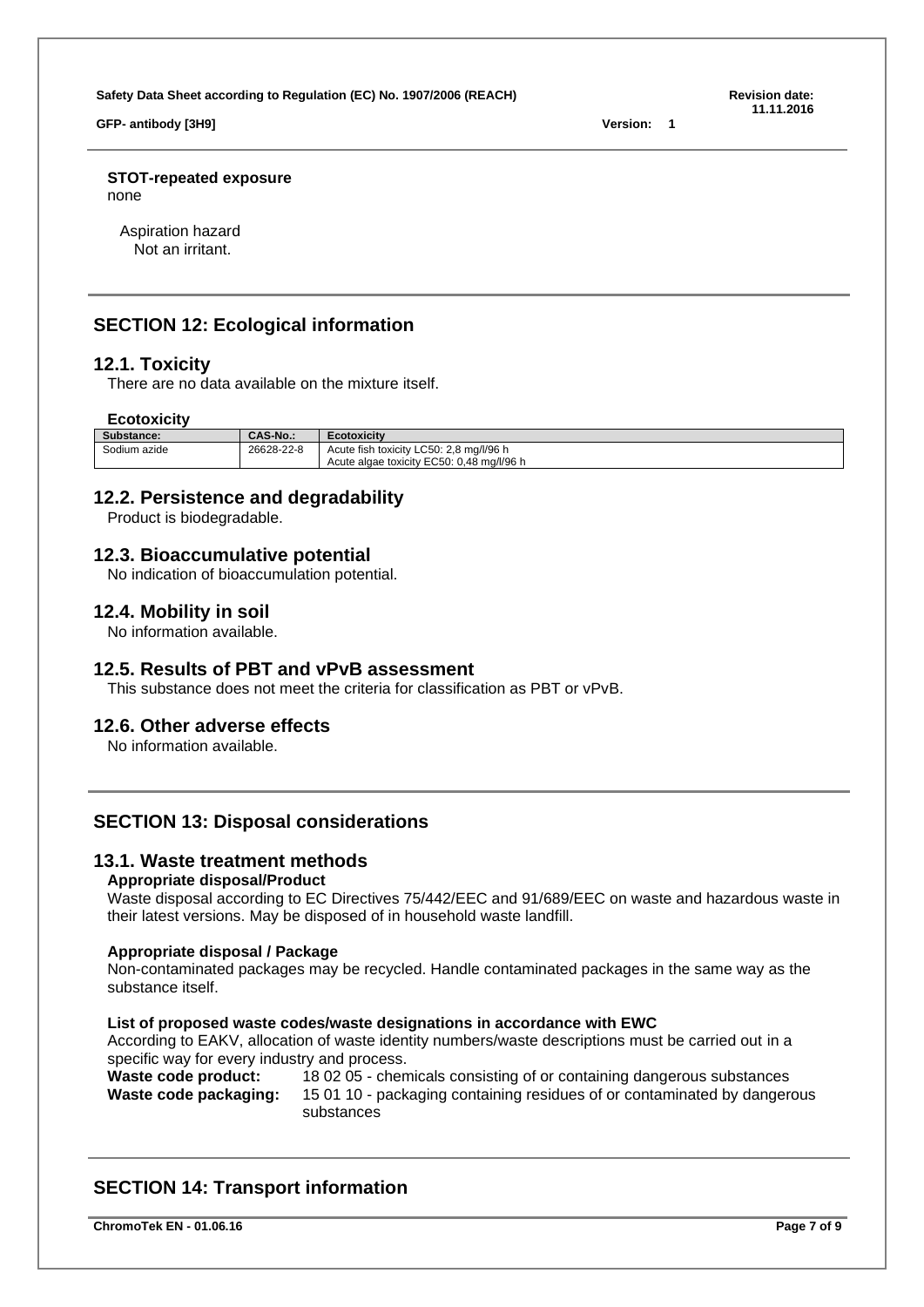Safety Data Sheet according to Regulation (EC) No. 1907/2006 (REACH) **Revision date: Revision date: Revision 11.11.2016 GFP- antibody [3H9] Version: 1 14.1. UN number UN No.:** - **14.2. UN proper shipping name ADR / RID** - **IMDG / ICAO-TI / IATA-DGR** - **14.3. Transport hazard class(es) Hazard label(s):** - **Classification code:** - **14.4. Packing group Packing group:** - **14.5. Environmental hazards Environmental hazards:** none **14.6. Special precautions for user Land transport (ADR/RID) Transport category:** - **Tunnel restriction code:** - **Special provisions:** - **Limited quantity (LQ):** -- **Sea transport (IMDG) EmS-No: Special provisions:** - **Limited quantity (LQ):** -- **14.7. Transport in bulk according to Annex II of MARPOL 73/78 and the IBC Code Remark:** none **SECTION 15: Regulatory information 15.1. Safety, health and environmental regulations/legislation specific for the substance or mixture EU legislation Information according to 1999/13/EC about limitation of emissions of volatile organic compounds (VOC-guideline).** none **Regulation (EC) No 2037/2000 concerning materials, which cause damage to the ozone layer.** none

**Regulation (EC) No. 648/2004 (Detergents regulation)** none

# **National regulations**

Observe in addition any national regulations!

#### **Restrictions of occupation**

**ChromoTek EN - 01.06.16 Page 8 of 9**